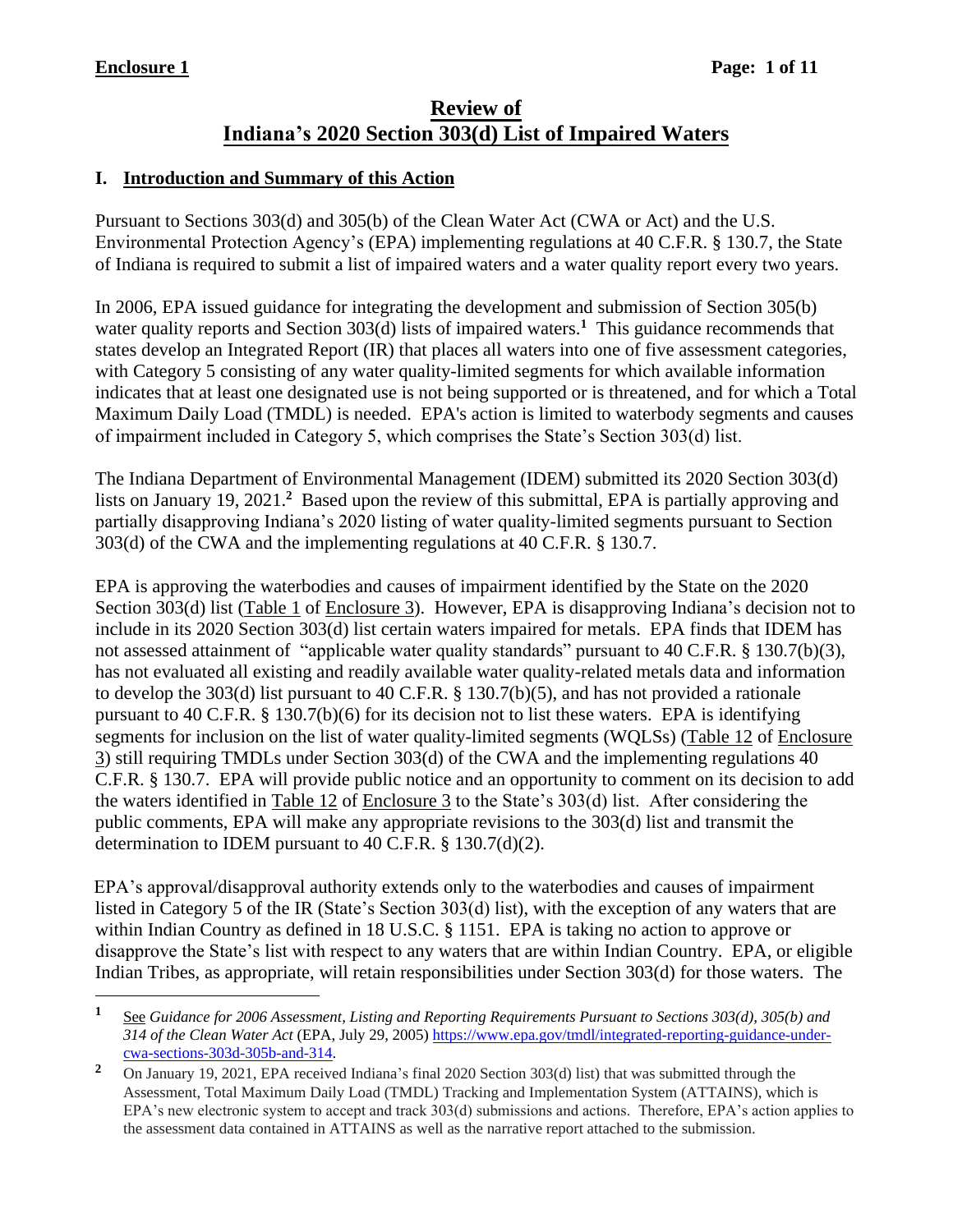statutory and regulatory requirements, and EPA's review of Indiana's compliance with each requirement, are described in detail below.

### **II. Statutory and Regulatory Background**

### **A. Identification of WQLSs for Inclusion on Section 303(d) Lists**

Section 303(d)(1) of the Act directs states to identify those waters within their respective jurisdictions for which effluent limitations required by Section  $301(b)(1)(A)$  and  $(B)$  are not stringent enough to implement any applicable water quality standards (WQSs) (these waters are referred to as "water quality limited segments" as defined in 40 C.F.R. § 130.2(j)), and to establish a priority ranking for such waters, taking into account the severity of the pollution and the uses to be made of such waters. The Section 303(d) listing requirement applies to waters impaired by point and/or non-point sources, pursuant to EPA's long-standing interpretation**<sup>3</sup>** of Section 303(d) of the Act.

States do not need to list WQLSs for which the following controls are adequate to implement applicable water quality standards: (1) technology-based effluent limitations required by the Act; (2) more stringent effluent limitations required by state, local, or federal authority; and (3) other pollution control requirements required by state, local, or federal authority. 40 C.F.R. § 130.7(b)(1). All other WQLSs that still require TMDLs must be listed.

# **B. Evaluation of Existing and Readily Available Water Quality-Related Data and Information**

In developing Section 303(d) lists, states are required to assemble and evaluate all existing and readily available water quality-related data and information. 40 C.F.R. § 130.7(b)(5). This includes, at a minimum but not limited to, existing and readily available data and information about the following categories of waters: (1) waters identified as partially meeting or not meeting designated uses, or as threatened, in the state's most recent Section 305(b) report; (2) waters for which dilution calculations or predictive models indicate non-attainment of applicable standards; (3) waters for which water quality problems have been reported by government agencies, members of the public, or academic institutions; and (4) waters identified as impaired or threatened in a non-point assessment submitted to EPA under Section 319 of the Act. In addition to these categories, states are required to evaluate any other existing and readily available data and information; although, states may decide to not use particular data or information in determining whether to list particular waters as long as the state provided a sufficient basis.

States must provide documentation to EPA to support the state determination to list or to not list waters. 40 C.F.R. § 130.7(b)(6). Such documentation must include, at a minimum, the following information: (1) a description of the methodology used to develop the list; (2) a description of the data and information used to identify waters; (3) a rationale for any decision to not use any existing and readily available data for any category of waters; and (4) any other information requested by EPA.

**<sup>3</sup>** See Pronsolino et al. v. Marcus et al., 91 F. Supp.2d 1337, 1347 (N.D. Ca. 2000).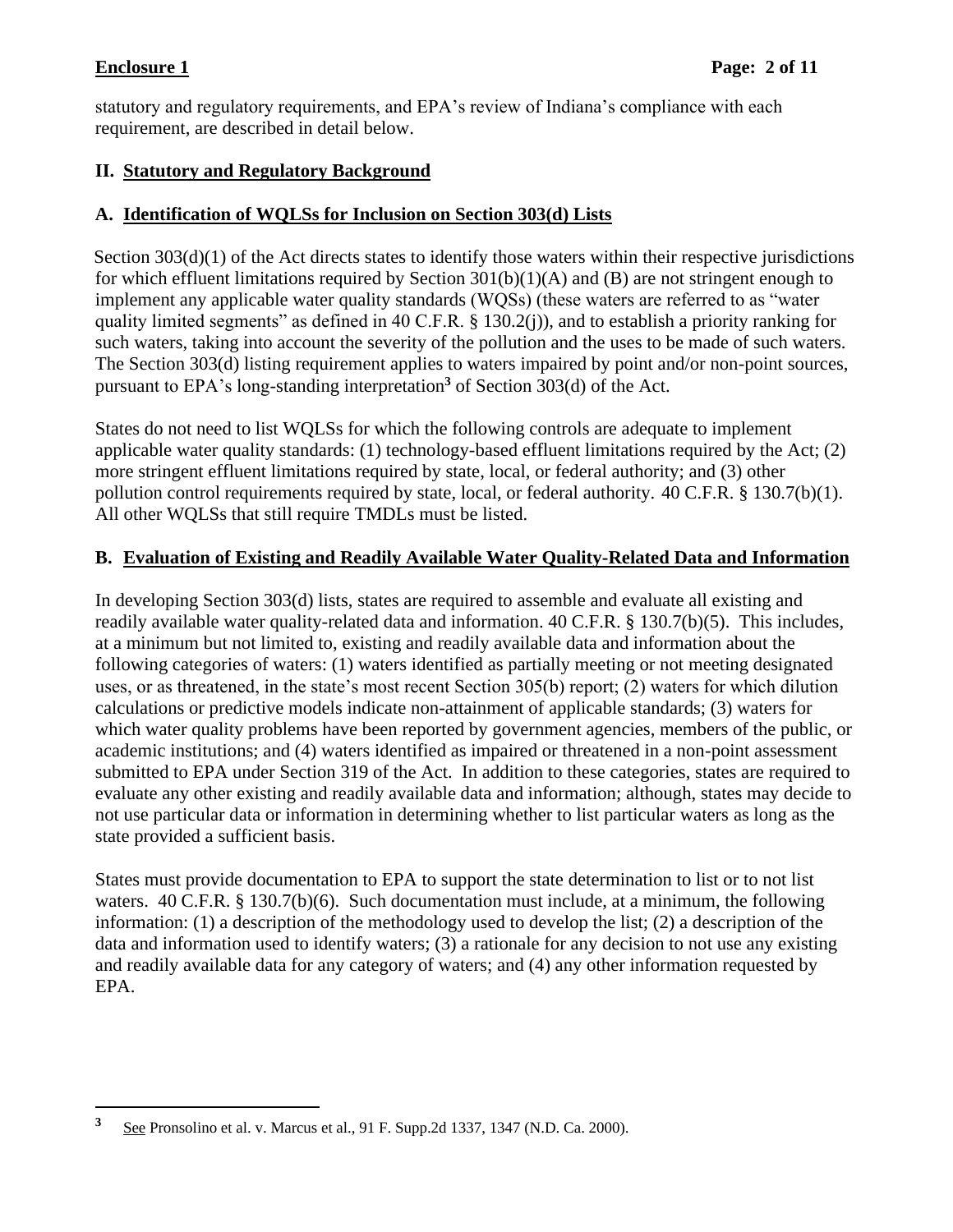## **C. Establishment of a Priority Ranking**

Section  $303(d)(1)(A)$  of the Act requires that states establish a priority ranking for listed waters. States must include a priority ranking for all listed WQLSs and must identify those WQLSs targeted for TMDL development in the next two years. 40 C.F.R. § 130.7(b)(4). In prioritizing and targeting waters, states must, at a minimum, take into account the severity of the pollution and the uses to be made of such waters. States may consider other factors relevant to prioritizing waters for TMDL development.

### **D. Definition of Applicable Water Quality Standards**

For purposes of identifying waters for the Section 303(d) list, the term "applicable water quality standards" refers to standards established under Section 303 of the Act, including numeric criteria, narrative criteria, waterbody uses, and antidegradation requirements. 40 C.F.R. § 103.7(b)(3). Section 303(d) of the Act and its implementing regulations require the states to identify the impaired waters within their boundaries and that EPA approve or disapprove the states' Section 303(d) lists for those waters.

# **E. EPA Tribal Consultation**

Consistent with the *EPA Policy on Consultation and Coordination with Indian Tribes* (https://www.epa.gov/tribal/epa-policy-consultation-and-coordination-indian-tribes), dated May 2011, EPA consults and coordinates with Indian tribes where EPA decisions may impact tribal interests. On January 21, 2021, EPA sent a tribal consultation invitation letter to the Pokagon Band of Potawatomi Indians (the only federally recognized tribe in Indiana) offering the opportunity to consult with EPA on its review of Indiana's 2020 303(d) list of impaired waters.**<sup>4</sup>**

A conference call was held on February 4, 2021, with the representatives from the Pokagon Band of Potawatomi Indians Tribe that expressed interest to discuss tribal concerns and offer formal consultation. None of the attending tribal representatives expressed an interest in formal consultation. Instead, an informational meeting was held, and EPA answered questions regarding the CWA 303(d) program process.

# **III. Analysis of Indiana's Submission**

### **A. Identification of WQLS, and Evaluation of Existing and Readily Available Water Quality-Related Data and Information**

EPA has reviewed IDEM's description of the data and information it assembled and evaluated to identify impaired waters within its boundaries, its assessment methodology for developing its 2020 Section 303(d) list, and other relevant information submitted by IDEM (see Enclosure 2 and Enclosure 3). EPA's review of Indiana's 2020 Section 303(d) list considers whether the State assembled and evaluated all existing and readily available water quality-related data and information and identified waters that do not attain water quality standards.

**<sup>4</sup>** See email dated 1/21/21 from Vilma Rivera-Carrero, EPA to Matthew Wesaw, Chairman of the Pokagon Band of Potawatomi Indians, with attached tribal invitation letter.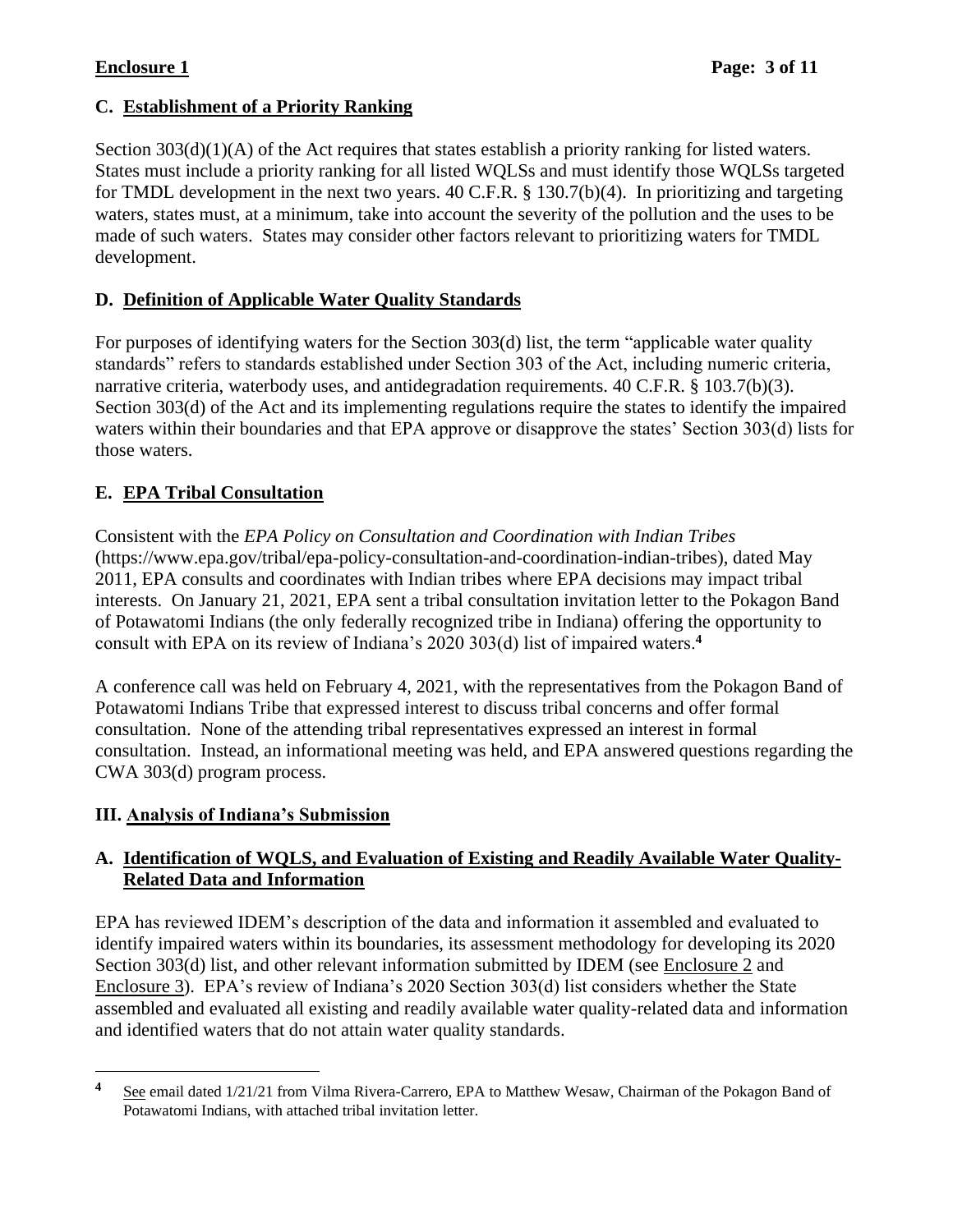Regarding the data and information, with the exception of the issues discussed in Section III. D. ii. below, EPA concludes that the State of Indiana satisfied the regulatory requirement to assemble and evaluate all existing and readily available data and information, including data and information relating to the categories of waters specified in 40 C.F.R. § 130.7(b)(5). In addition, the State provided a description of the data and information used and, where appropriate, a reasonable rationale for not using particular existing and readily available water quality-related data and information as a basis for listing waters or impairments.

IDEM collected data in accordance with its water quality monitoring strategy (WQMS), which employs a basin rotation approach (revised from a five-year to a nine-year basin rotation) to monitor for CWA purposes. IDEM used data it collected from various state monitoring programs**<sup>5</sup>** and data collected by other organizations to develop its 2020 IR. The types of data collected consist mainly of chemical (water, sediment, and fish tissue), physical (habitat, flow data), and biological (fish community, macroinvertebrates, and *E. coli*) monitoring information. The State reviewed these data for the purposes of making Sections 305(b) assessment and 303(d) listing decisions using IDEM's consolidated assessment and listing methodology (CALM). **6**

In addition to the water quality data IDEM collects, the agency reviews data and information from other sources for potential use in its CWA assessments, including data collected through partnerships with other state and federal agencies.<sup>7</sup> For the data solicitation, IDEM currently uses its External Data Framework (EDF)<sup>8</sup> that provides a systematic and streamlined process for external organizations to share the water quality data they collect with IDEM for possible use in its CWA assessment and listing processes and other water quality programs. IDEM evaluates any external data submitted and does not rely upon data that does not meet IDEM's QA/QC requirements as identified in the State's quality assurance project plan (QAPP). **9** Currently, IDEM is working on developing a QAPP Tool that will assist EDF participants with creating the QAPP documentation needed to support and evaluate the quality of the monitoring data collected.

In addition to the data collection efforts described above, Indiana public noticed its draft 2020 Section 303(d) list in the Indiana Register and on IDEM's website starting on January 29, 2020 and ending on April 28, 2020. Aside from EPA's comments, IDEM received no comments from the public. Copies of EPA's comments and the State's responses were included in the submittal package and reviewed by EPA.**<sup>10</sup>**

**<sup>5</sup>** IDEM's data-collection sampling programs include: Probabilistic Monitoring, Fixed Station Monitoring, Contaminants Monitoring, Watershed Characterization, Performance Measures Monitoring, Special Studies, Clean Lakes and Nonpoint Source Program grant projects.

**<sup>6</sup>** See Appendix G of the 2020 Indiana IR; and Priority Rankings provided under ATTAINS electronic submission.

<sup>&</sup>lt;sup>7</sup> See page 4 of 2020 Indiana IR Narrative.

**<sup>8</sup>** See EDF information on IDEM's website at<http://in.gov/idem/cleanwater/2485.htm>

**<sup>9</sup>** See IDEM's *Quality Assurance Project Plan for Indiana Surface Water Quality Monitoring and TMDL Programs*, *3 rd Revision,* October 2004. See also IDEM's *Quality Assurance Project Plan for Indiana Surface Water Programs*, *4 th Revision,* March 2017.

**<sup>10</sup>** See Appendix K of the Indiana 2020 IR. See also email to Vilma Rivera-Carrero from Jody Arthur dated 09/08/2020.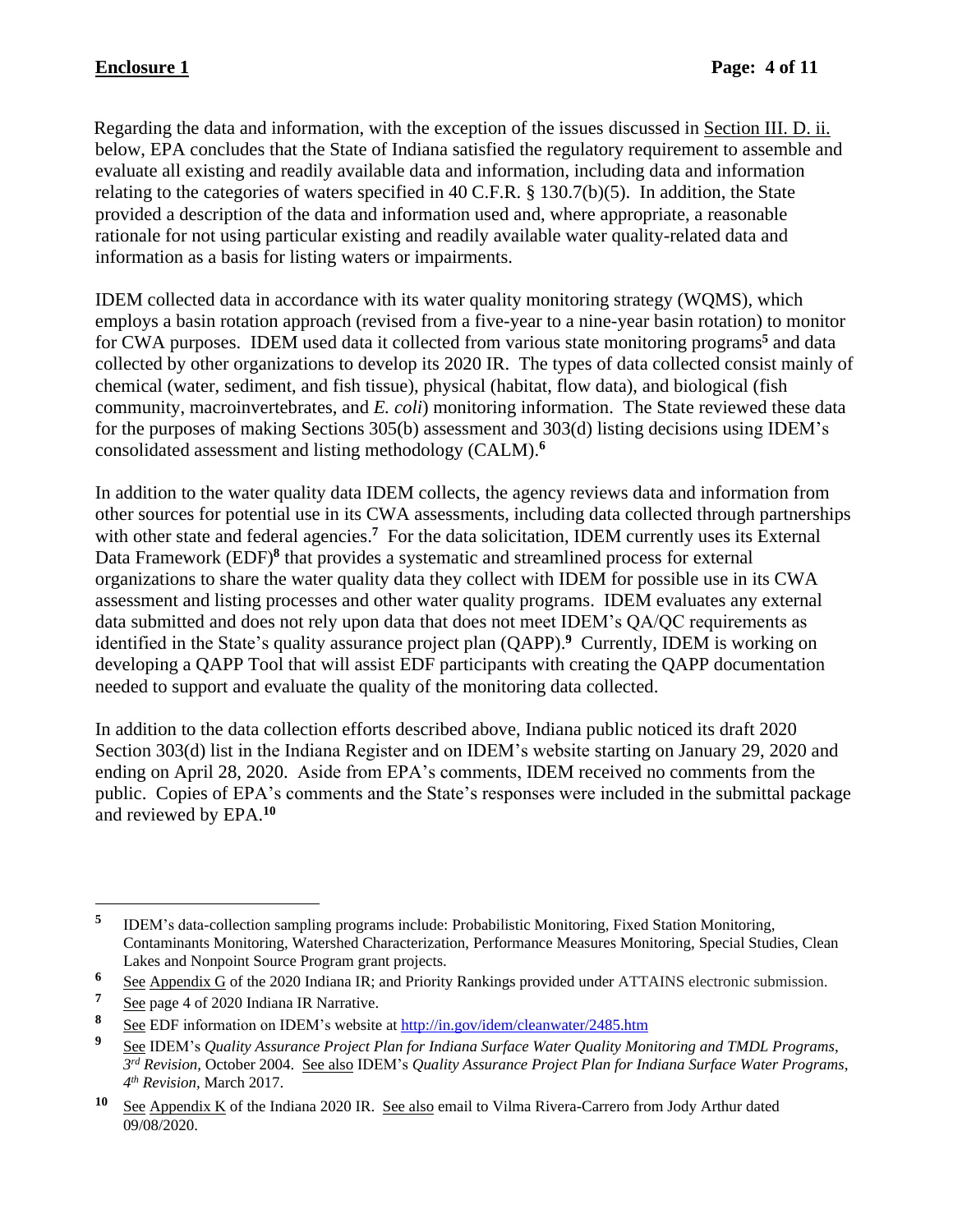# **B. Priority Ranking and Targeting**

EPA has reviewed Indiana's priority ranking of listed waters for TMDL development for the 2020 Section 303(d) list<sup>11</sup> and concludes that the State provided "a priority ranking for all listed waterbody segments still requiring TMDLs, taking into account the severity of pollution and the uses to be made of such waters" as required by 40 C.F.R. § 130.7(b)(4). **12** In general, IDEM's TMDL development schedule corresponds with IDEM's rotating basin monitoring schedule unless there is a significant reason to deviate from that schedule. This strategy allows IDEM to take advantage of all available resources for TMDL development by targeting Section 303(d) listed waters in a given basin for additional monitoring as sampling crews are working in that basin. Indiana's waterbodies were given a priority ranking for TMDL development based on relevant factors such as: specific designated uses; the magnitude of the impairment; the amount of readily available and representative data; relative complexity and ability to characterize the impairment; and level of activities occurring in the watershed (e.g., local interest by active watershed groups). For the 2020 list, as part of the implementation of the CWA Section 303(d) Program Vision, IDEM developed a TMDL Program Priority Framework (included in Appendix E of the IN's 2020 IR submittal) which included a longterm schedule that identified a series of waterbody segments and impairments (E. coli, dissolved oxygen, and impaired biotic communities) with a higher priority for TMDL development by 2022. All other waterbody segments and impairments listings have been given a lower priority for TMDL development.

The regulations at 40 C.F.R. § 130.7(b)(4) also require that Section 303(d) lists identify waters targeted for TMDL development in the next two years. EPA refers to this identification as the twoyear schedule. EPA reviewed Indiana's two-year schedule for targeting the 2020 Section 303(d) listed waters for TMDL development (Table 11 of Enclosure 3)<sup>13</sup> and concludes that IDEM has identified those waterbody segments targeted for TMDL development and completion in the next two years, as required by 40 C.F.R. § 130.7(b)(4).

# **C. EPA's Previous Related Actions on Indiana's Section 303(d) List**

On May 8, 2013, EPA partially approved with respect to the impaired waters identified on Indiana's 2010 list, which was submitted on November 30, 2010, but disapproved the State's decision to not include a series of WQLSs and associated metal pollutant causes of impairment. The basis for the partial disapproval was EPA's determination that the State did not meet the requirements to assess its waters against the "applicable water quality standards" (40 C.F.R. § 130.7(b)(3)); did not assemble and evaluate all readily available data (40 C.F.R. § 130.7(b)(5)); and did not provide an adequate rationale or good cause to not use the data (40 C.F.R. §§ 130.7(b)(6)(iii), (iv)). After public notice of the listing additions and consideration of public comments, on May 14, 2014, EPA affirmed its decision to add 129 waterbody segments and 139 associated metal impairments to the 2010 list.**<sup>14</sup>**

On May 9, 2019, EPA partially approved and partially deferred with respect to Indiana's 2012, 2014, 2016, and 2018 Section 303(d) lists. EPA approved the impaired waters identified on Indiana's 2012,

**<sup>11</sup>** See Appendix E of the 2020 Indiana IR. Priority Rankings for all listings in IN's 2020 303(d) were included in the assessment data contained in ATTAINS.

**<sup>12</sup>** Federal regulations do not require EPA approval of the substance of the priority rankings or schedules.

<sup>13 &</sup>lt;u>See Appendix E</u> of the 2020 Indiana IR.

**<sup>14</sup>** See documents pertaining to EPA's review of Indiana's 2010 303(d) list dated 5/8/2013 and 5/14/2014.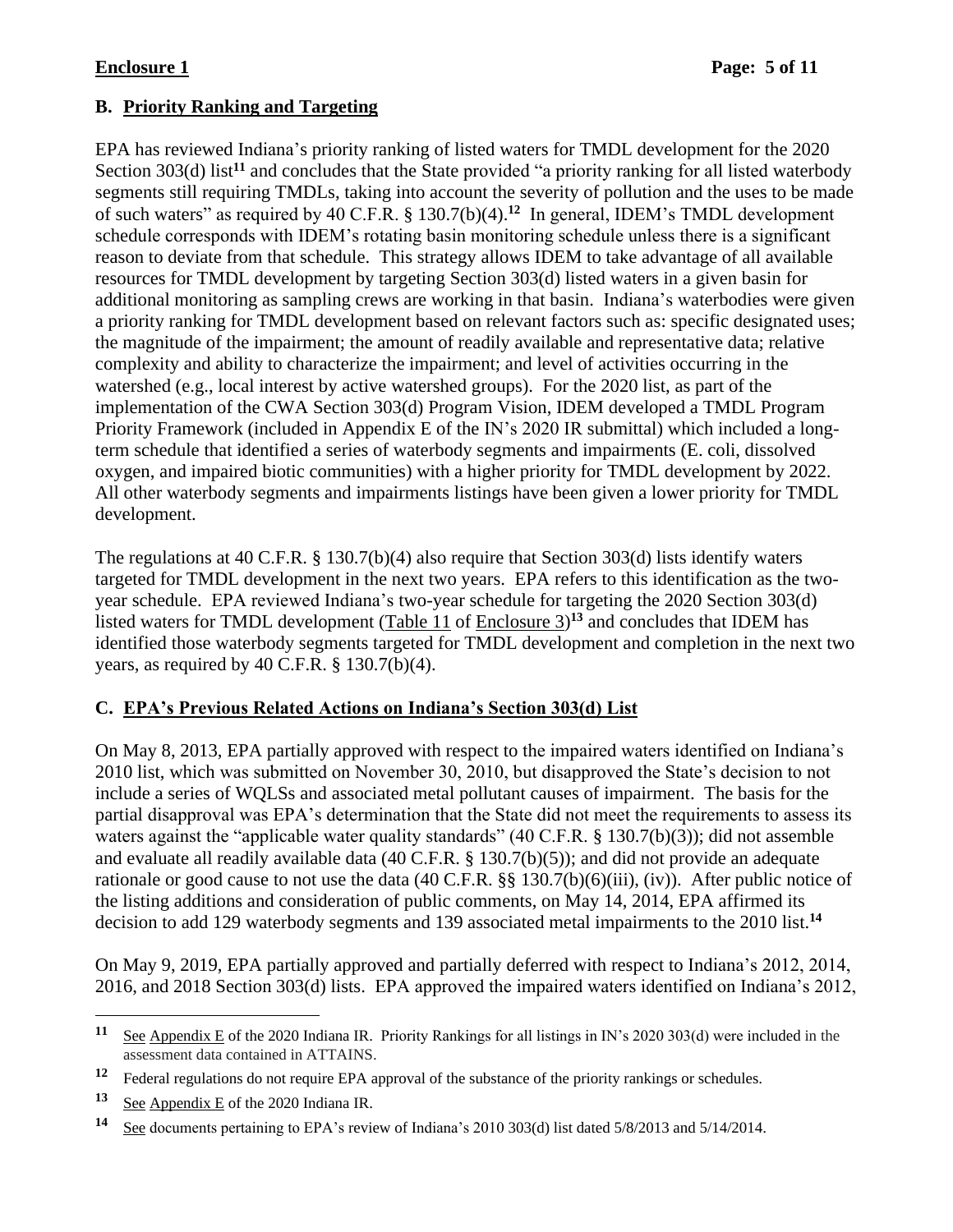2014, 2016, and 2018 Section 303(d) lists, which were submitted on December 28, 2012, September 29, 2015, February 23, 2017, and August 17, 2018, respectively. However, EPA deferred its action on Indiana's 2012, 2014, 2016, and 2018 Section 303(d) lists with respect to certain metal causes of impairment, pending further discussion with the State.

### **D. EPA's Partial Approval/Partial Disapproval of Indiana's 2020 Section 303(d) List**

In reviewing Indiana's 2020 Section 303(d) list, which was submitted on January 19, 2021, EPA first reviewed the methodology used by the State to develop its Section 303(d) list, in light of the State's federally-approved water quality standards and then reviewed the Section 303(d) list of impaired waters and impairment causes. EPA's review also included an examination of whether the State assembled and evaluated existing and readily available water quality-related data and information and identified waters not attaining applicable water quality standards. Additional details on EPA's analysis are provided in Enclosure 2 and Enclosure 3.

Based upon the review of this submittal, EPA is partially approving and partially disapproving Indiana's 2020 listing of water quality-limited segments pursuant to Section 303(d) of the CWA and the implementing regulations at 40 C.F.R. § 130.7.

# **i. Partial Approval Action**

Based on its review of Indiana's 2020 Section 303(d) list submittal, EPA has concluded that, with the exception described under Section III. D. ii. below, Indiana identified the impaired waters within its boundaries on its Section 303(d) list and, thus, complied with the requirements set forth under Section 303(d) of the CWA and 40 C.F.R. § 130.7. Additional details on EPA's analysis are provided in Enclosure 2 and Enclosure 3. EPA's partial approval of Indiana's 2020 Section 303(d) list extends to the waterbody segments and corresponding impairments in Category 5 of the IR that are included under Table 1 of Enclosure 3.

#### **ii. Partial Disapproval Action**

EPA is partially disapproving based on IDEM's decisions not to use the total recoverable metals data to assess whether the segments were attaining numeric dissolved metals criteria and not to use the calculated derived metal values to assess attainment of the narrative toxics criteria**<sup>15</sup>**. As a result of these decisions, Indiana's final 2020 Section 303(d) list improperly omitted certain waterbody segments that EPA has determined are impaired for certain metals (lead and iron). Some of these waterbody segments and metal impairments were previously added by EPA to Indiana's 2010 list as discussed in Section III. C. above.

EPA has identified segments that are impaired because data show they do not attain:

- Indiana's dissolved criteria for lead at 327 IAC 2-1-6, Table 6-2; or
- Indiana's narrative criterion at 327 IAC 2-1-6(a)(2) numerically expressed as IDEM's "derived criteria," herein referred to as "derived values" for iron.

**<sup>15</sup>** 327 IAC 2-1-6(a)(2) states that "At all times, all surface waters outside of mixing zones shall be free of substances in concentrations that on the basis of available scientific data are believed to be sufficient to injure, be chronically toxic to, or be carcinogenic, mutagenic, or teratogenic to humans, animals, aquatic life, or plants."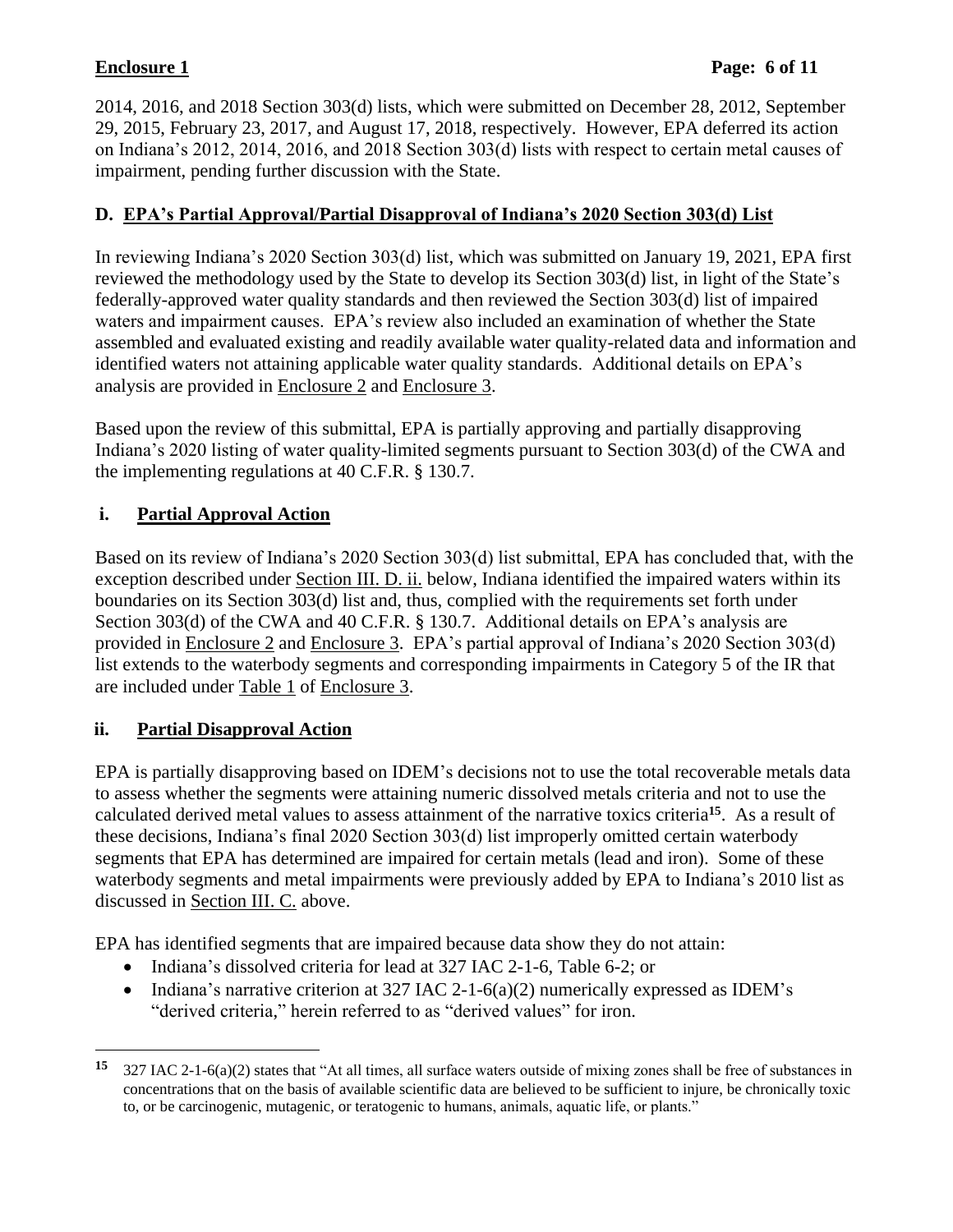IDEM's rationales for not including these water quality limited segments impaired by metals in the final 2020 303(d) list consisted of the following:

- Using the total recoverable metals results, where more reliable dissolved metals data are not also available, to assess attainment of dissolved metal criteria for 305(b) assessments, 303(d) listing decisions or TMDL development is not appropriate because doing so may result in an overestimation of toxicity; and
- Using derived values for 305(b) assessments, 303(d) listing decisions, or TMDL development is not appropriate because derived values have not undergone Indiana's full rulemaking process prescribed by IC 13-14-9 and IC 4-22-2 and therefore have not had adequate due process and public participation.**<sup>16</sup>**

IDEM acknowledges its use of derived values in setting permit limits, but notes that the permitting process is not subject to state law requirements applicable to rulemaking and affords due process protection to potentially affected parties. IDEM maintains that the 303(d) listing process differs from the permitting process in that it results in TMDLs and WLAs that affect NPDES permitting decisions, and affected parties do not have advance notice or an opportunity to dispute these determinations.

EPA disagrees with IDEM's decisions to not include the waterbody segments and metal impairments on its 2020 303(d) list for the following reasons:

a) IDEM's decision not to use total recoverable metals data to assess whether waters are attaining the dissolved metals criteria, where there are insufficient dissolved metal data

The State's WQS have included promulgated numeric dissolved metal criteria for certain metals**<sup>17</sup>** since 2005. Prior to the final 2010 list submittal, IDEM evaluated and used total recoverable data to assess metal criteria attainment. IDEM's probabilistic monitoring program collects dissolved metals data, while the fixed station monitoring program collects total recoverable metals data.

While EPA agrees that the dissolved metal fraction more closely approximates the bioavailable fraction of metal in the water column, EPA does not agree that available total recoverable metals data should be dismissed solely on the grounds that dissolved metals data would be preferable if they existed for these waters. EPA recommends the use of metal translators **<sup>18</sup>** as a scientifically accepted practice to estimate dissolved metals concentrations in waterbodies based upon the total

**<sup>17</sup>** For waters within the Great Lakes system, Indiana's WQS contain dissolved metal criteria for arsenic (III), cadmium, chromium (III), chromium (VI), copper, nickel, mercury, selenium and zinc (327 IAC 2-1.5-8, Table 8-1). The criterion maximum concentration (CMC) and criterion continuous concentration (CCC) columns of Table 8-1 contain total recoverable metals criteria (numeric and hardness-based). The criterion for the dissolved metal is calculated by multiplying the appropriate conversion factor by the CMC or CCC. For waters outside the Great Lakes system, Indiana's WQS contain total recoverable metal criteria for mercury and selenium (327 IAC 2-1-6, Table 6-1) and dissolved metal criteria for arsenic (III), cadmium, chromium (III), chromium (VI), copper, lead, nickel, silver and zinc (327 IAC 2-1-6, Table 6-2). The acute aquatic criterion (AAC)

and chronic aquatic criterion (CAC) columns of Table 6-2 contain total recoverable metals criteria (numeric and hardness-based). The criterion for the dissolved metal is calculated by multiplying the appropriate conversion factor by the AAC or CAC.

**<sup>16</sup>** See Office Memorandum: *Use of Derived Criteria as Basis for Establishment of Total Maximum Daily Loads ("TMDLs") and Listing of Impaired Waters Under CWA Section 303(d)* (IDEM, March 4, 2010).

**<sup>18</sup>** See *Office of Water Policy and Technical Guidance on Interpretation and Implementation of Aquatic Life Metals Criteria*, Martha Prothro, October 1, 1993. Attachment 3 [p. 29]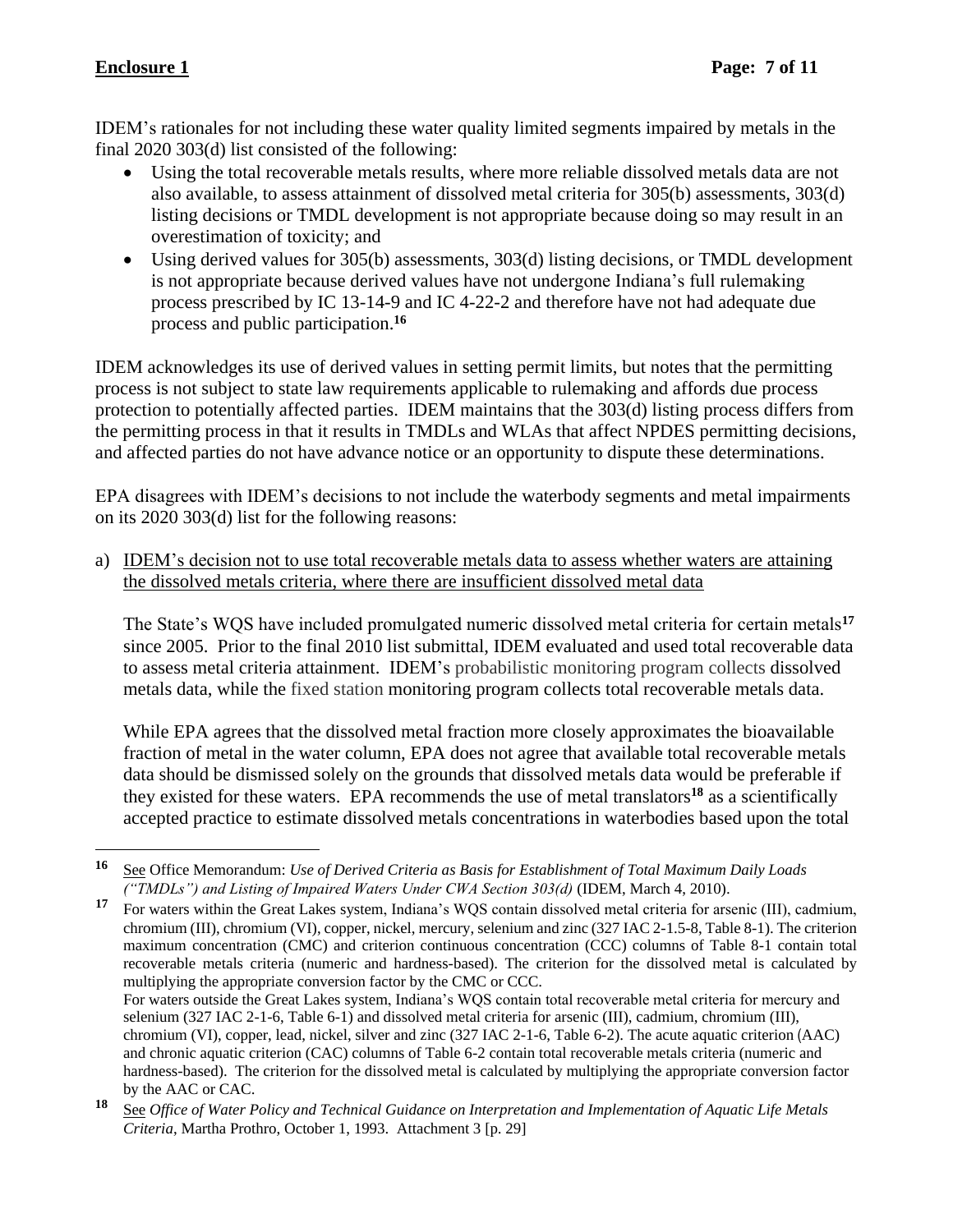recoverable metals data. Because NPDES permit limits must be expressed in terms of total recoverable metal unless specified exceptions are met (40 C.F.R. § 122.45(c)), translators are commonly used for permits with applicable dissolved criteria. **19** EPA concludes there is strong scientific support for the use of existing and readily available total recoverable metals data to assess the attainment of dissolved metal criteria and does not think it appropriate for IDEM to decline to use these data for water quality assessments.

EPA finds the State has not provided an adequate rationale for its decision to not use total recoverable metals data, nor has it demonstrated good cause for not including waters on the list for which the total recoverable metals data indicate impairment.

#### b) IDEM's decision not to assess narrative criteria

In compiling their section 303(d) lists, states are required to assess state waters in light of "any water quality standard applicable to such waters." 33 U.S.C. §  $1313(d)(1)(A)$ . For the purposes of compiling the list, the term ''water quality standard applicable to such waters'' and ''applicable water quality standards'' refer to those water quality standards established under Section 303 of the Act, including numeric criteria, narrative criteria, waterbody uses, and antidegradation requirements." (40 C.F.R. § 130.7(b)(3)).

Indiana's WQS include narrative criteria**<sup>20</sup>** and methods**<sup>21</sup>** the state may use to calculate a numeric expression (Tier I and Tier II) of the narrative criteria for substances for which numeric criteria are not specified in the WQS ("derived values") to ensure that the concentration of a substance or combination of substances does not become acutely or chronically toxic to aquatic organisms, wildlife and human health. The procedures for calculating derived values, which are included in Indiana WQS, were promulgated in accordance with Indiana law and approved by EPA and provide a mechanism to allow Indiana to consider the latest science and toxicity data and develop a numeric benchmark to determine whether or not the prohibition on toxic conditions contained in Indiana's narrative criterion is or is not attained.

While IDEM is required to assess attainment of its narrative criteria to prevent toxic conditions, IDEM is not required**<sup>22</sup>** to only use the procedures prescribed under Indiana's WQS for calculating a numeric expression of the State's narrative criterion to assess attainment of the narrative criteria. The State may select a different value basis to assess whether the readily available data demonstrate attainment of the State's narrative criterion. However, the value basis selected to assess the attainment of the State's narrative criterion must prevent toxicity to aquatic life and protect the aquatic life use of the waters.

**<sup>22</sup>** 327 IAC 2-1-6(a)(2)(C)

**<sup>19</sup>** See *The Metals Translator: Guidance For Calculating A Total Recoverable Permit Limit From A Dissolved Criterion*, June 2006. EPA 823-B-96-007.

**<sup>20</sup>** Indiana's narrative criteria at 327 IAC 2-1-6 (2) states: "At all times, all surface waters outside of mixing zones shall be free of substances in concentrations that on the basis of available scientific data are believed to be sufficient to injure, be chronically toxic to, or be carcinogenic, mutagenic, or teratogenic to humans, animals, aquatic life, or plants."

**<sup>21</sup>** See Methods for deriving Tier I criteria and Tier II values described in: 327 IAC 2-1.5-Sections 11 and 13 through 16 (for Tier I) and Sections 12-16 (for Tier II) for waters within the Great Lakes system; 327 IAC 2-1 Sections 8.2, 8.3 and 8.9 for waters outside the Great Lakes system.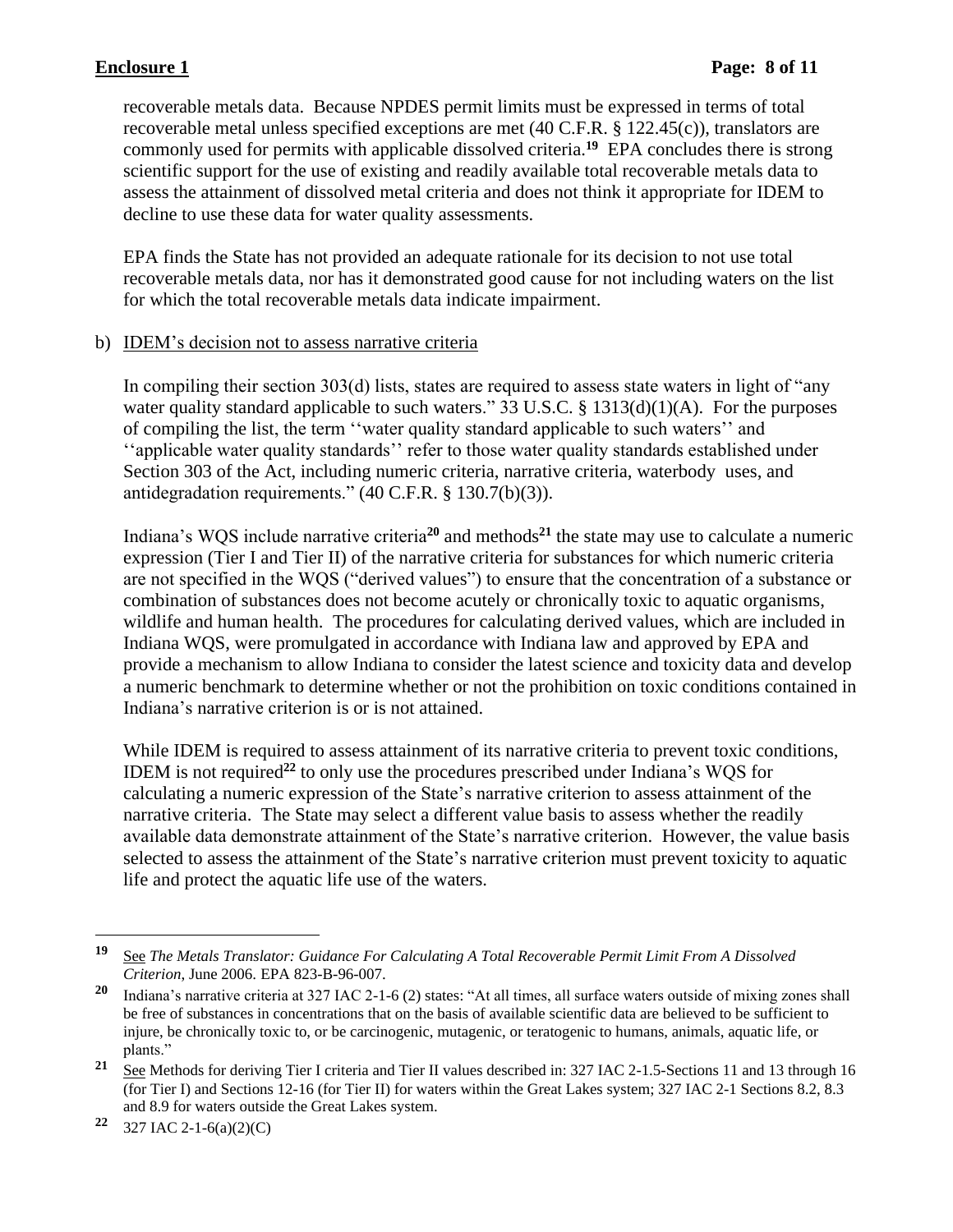Consequently, if a derived value was calculated using the procedures prescribed under Indiana's approved WQS, unless the State has identified a different scientific basis (i.e. new toxicity and bioavailability data) that justifies no longer using it, the derived value should be used to evaluate attainment of the State's narrative criterion for purposes of water quality assessment.

Additionally, EPA notes that there was notice of, and opportunity for public comment provided on the use of derived values. First, the public had opportunity to comment on the derived values methodology when IDEM proposed to adopt it into the State's WQS. Second, the public has the opportunity to comment on the use of the derived values when the proposed 303(d) list of impaired waters is publicly noticed. Third, the public has the opportunity to comment when the State develops TMDLs for those impaired waters, which includes WLAs, based upon the derived values. Finally, individual permittees can comment and challenge any proposed effluent limits based upon the derived values.

Even if IDEM believes itself to be somehow prohibited by state law from applying the derived values, EPA is bound by federal law to evaluate the list against approved WQS including narrative criteria, and for the reasons noted above, EPA finds that use of the derived values as a means of implementing the narrative criteria is appropriate under the Clean Water Act and EPA's implementing regulations. By excluding the use of derived values calculated for certain metals (aluminum being the exception), **<sup>23</sup>** based on the IDEM's March 4, 2010 legal opinion, Indiana failed to consider all "applicable water quality standards" for listing waters as required under 40 C.F.R. § 130.7(b)(3) and failed to "assemble and evaluate all existing and readily available water quality-related data and information to develop the [section 303(d) list]" as required under 40 C.F.R. § 130.7(b)(5). EPA concludes the State neither provided an adequate rationale for excluding the use of derived value for iron in compiling its list nor demonstrated good cause for not including certain waters on the list based on derived value for iron as required under 40 C.F.R.  $§$  130.7(b)(6).

As discussed above, IDEM has not provided an adequate rationale for not using derived value and total recoverable metals data to identify waterbody segments impaired by certain metals. EPA finds that Indiana has not considered "applicable water quality standards" pursuant to 40 C.F.R. § 130.7(b)(3), has not evaluated existing and readily available water quality-related metals data and information to develop the 303(d) list pursuant to 40 C.F.R. § 130.7(b)(5), and has not demonstrated good cause for not listing a group of water quality-limited segments impaired for metals pursuant to 40 C.F.R. § 130.7(b)(6). Therefore, EPA is partially disapproving Indiana's 2020 303(d) list, pursuant to Section 303(d) of the Clean Water Act and 40 C.F.R. § 130.7(d)(2) for not listing certain waters based on total recoverable metals data and derived metal values.

#### **iii. EPA's Identification of Additional Waterbodies for Inclusion on Indiana's 2020 303(d) List**

In light of the partial disapproval action, EPA has identified waterbody segments and metals impairments for inclusion on Indiana's 2020 303(d) list (Table 12 of Enclosure 3), based on EPA's assessment**<sup>24</sup>** of the metals data**<sup>25</sup>** supplied by IDEM. EPA will provide the public an opportunity to

**<sup>23</sup>** See Section B. 1. (pages 3 - 4) of Enclosure 2.

**<sup>24</sup>** See EPA's Metal Assessments Tables (electronic file) in the Administrative Record.

**<sup>25</sup>** See Compilation of emails from IDEM to EPA with attached metal assessment data.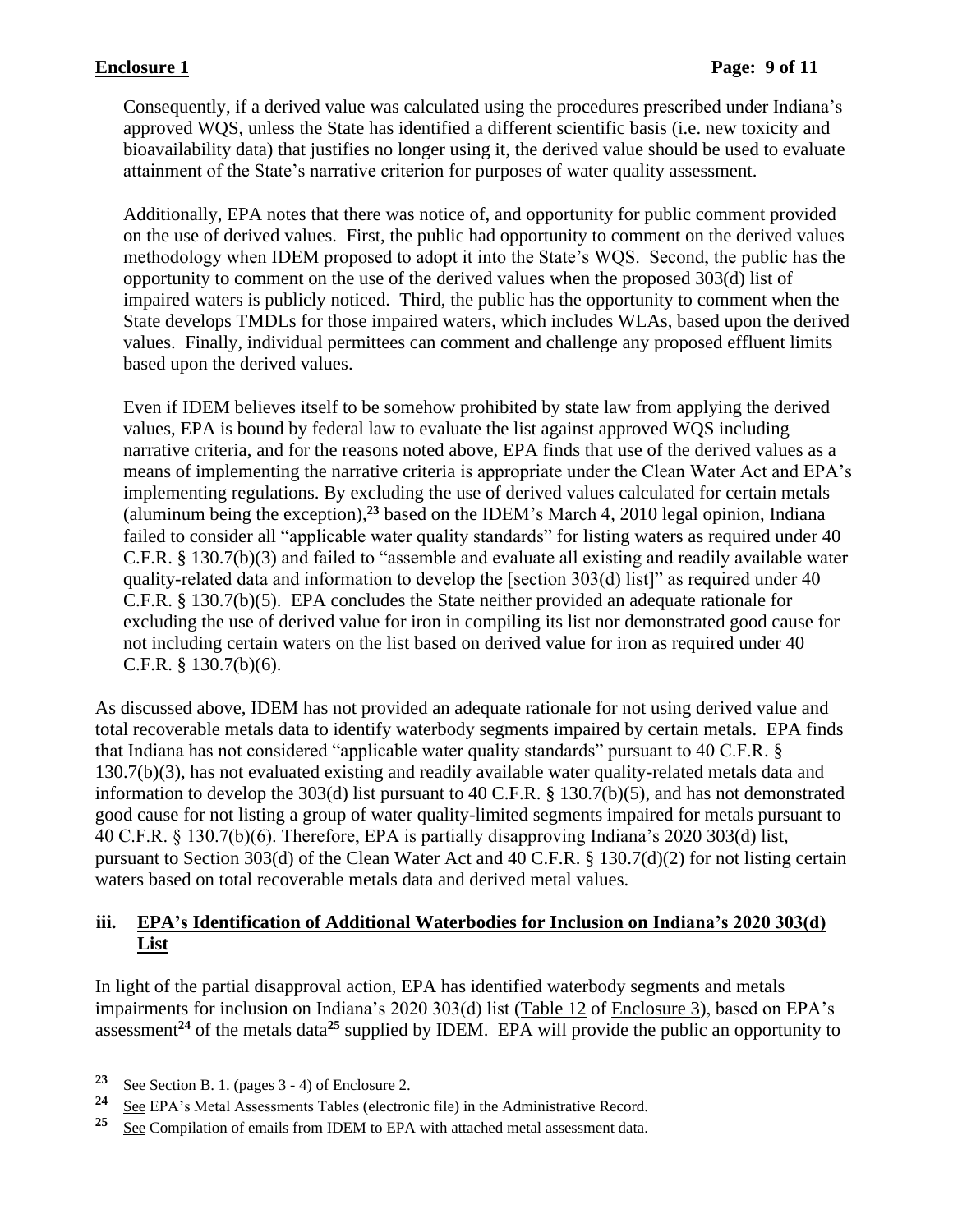comment on the addition of these waterbody segments and metal impairments and will consider comments received in deciding whether to make any revisions pursuant to 40 C.F.R. § 130.7(d)(2).

EPA performed water quality assessments for determining the designated use (aquatic life) support status for waterbody segments with regard to metals, by assessing dissolved criteria and narrative criteria attainment based on total recoverable metals, as detailed below.

- 1. Water quality sampling data for metals, supplied by IDEM, were evaluated on a site-by-site basis (i.e. all sampling locations applicable to an individual waterbody segment) and assessed according to the magnitude and frequency of the exceedance(s) of Indiana's WQS. Consistent with IDEM's assessment methodology, EPA identified waterbody segments as impaired for metals in instances where more than one exceedance of the chronic criteria or values**<sup>26</sup>** or acute criteria or values**<sup>27</sup>** for aquatic life occurred in the sample data set (of 3 or more samples) within a 3-year period. In one instance, EPA also identified a waterbody segment (AUID INB11F4\_T1004) as impaired for metals because, although only two data points were available, both data points exceeded the chronic and acute criteria for aquatic life within a 3-year period, which is a definitive violation of Indiana's acute aquatic life criteria, regardless of what a third data point might indicate.
- 2. To evaluate the attainment of narrative criteria, EPA considered all available data, including total recoverable metals data, and Indiana's derived values **<sup>28</sup>** to identify the waterbody segments attainment status using the methods described above in bullet 1. With the exception of aluminum (discussed in detail at Section B. 1. of Enclosure 2), derived values are generally calculated by IDEM consistent with the methods contained in Indiana's water quality standards at 327 IAC 2-1- 8.2 and 327 IAC 2-1-8.3). This approach is consistent with EPA's guidance for deriving numeric aquatic life criteria. EPA considers IDEM's derived values to be an appropriate method for interpretating Indiana's narrative WQS and suitable for use in its waterbody assessments for parameters without numeric water quality criteria adopted into Indiana's water quality standards.
- 3. When there were insufficient total dissolved metals data, EPA calculated metal translators**<sup>29</sup>** to estimate the ambient dissolved metal fraction based upon available total recoverable metal data to identify exceedances of Indiana's dissolved metal criteria values<sup>30</sup>, as outlined above in <u>bullet 1</u>, to assess the waterbody segments attainment status.

<sup>26 4-</sup>day average concentration

**<sup>27</sup>** Daily max concentration

**<sup>28</sup>** IDEM has **derived values** for certain metals, calculated based on Indiana's adopted and EPA-approved methods for deriving a numeric expression of the State's narrative criteria. These criteria include both Acute and Chronic Aquatic Life criteria for **antimony, barium, beryllium, boron, cobalt, iron, manganese, molybdenum, silver, strontium, thallium and vanadium**.

**<sup>29</sup>** EPA performed a site-specific metal data analysis to develop a method to translate measured total recoverable metals data for Indiana sites without measured dissolved metals data for estimating the dissolved fraction. EPA compiled and compared samples with paired metal data, where both total recoverable and dissolved metals were collected, from existing sites in Indiana. EPA calculated dissolved to total recoverable metal ratios based on these data. As a result of this analysis, EPA determined the following metal conversion factors (based on the 25<sup>th</sup> percentile of the reported sampling results): 0.52 for Copper, 0.65 for Nickel, 0.36 for Zinc, 0.38 for Chromium and 0.40 for Lead. These calculated conversion factors were used as metal translators to estimate the ambient dissolved metal fraction based upon the available total recoverable metals data. See email to Vilma Rivera-Carrero from Jonathan Burian dated 11/04/2020.

**<sup>30</sup>** IDEM has **promulgated numeric criteria** for certain metals such as **arsenic, cadmium, chromium, copper, lead, mercury, nickel, selenium, silver and zinc**. These criteria, apart from mercury and selenium, are expressed as dissolved criteria by using a conversion factor to convert the total recoverable metal criteria. IN's metals promulgated numeric criteria include both Acute and Chronic Aquatic Life criteria, except for silver which only has Acute criteria.